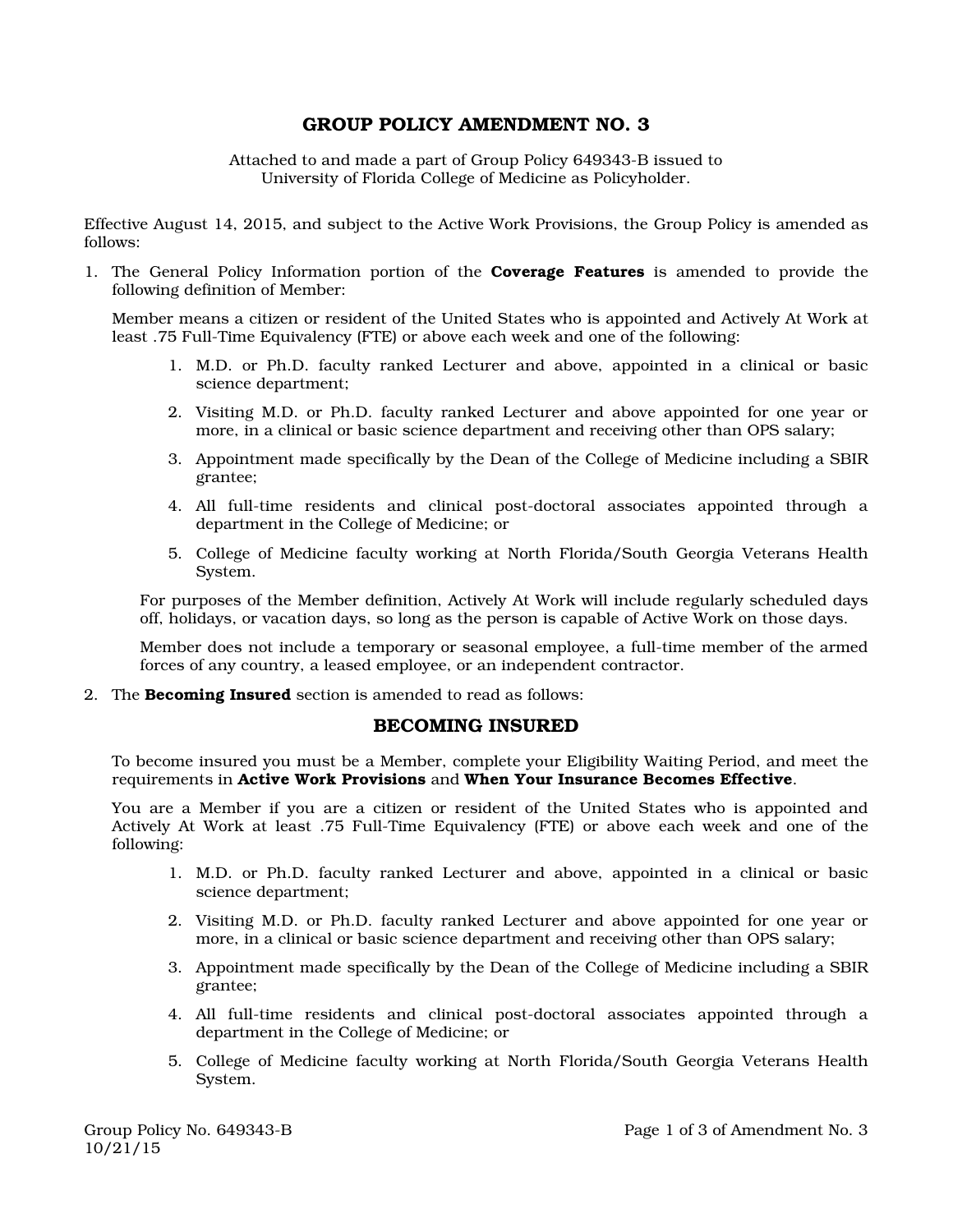For purposes of the Member definition, Actively At Work will include regularly scheduled days off, holidays, or vacation days, so long as the person is capable of Active Work on those days.

Member does not include a temporary or seasonal employee, a full-time member of the armed forces of any country, a leased employee, or an independent contractor.

Eligibility Waiting Period means the period you must be a Member before you become eligible for insurance. Your Eligibility Waiting Period is shown in the Coverage Features.

3. The Predisability Earnings section is amended to read as follows:

## PREDISABILITY EARNINGS

Your Predisability Earnings will be based on your earnings in effect on your last full day of Active Work. Any subsequent change in your earnings after that last full day of Active Work will not affect your Predisability Earnings.

Predisability Earnings means your monthly rate of earnings from your Employer, including:

- 1. Contributions you make through a salary reduction agreement with your Employer to:
	- a. An Internal Revenue Code (IRC) Section 401(k), 403(b), 408(k), 408(p), or 457 deferred compensation arrangement; or
	- b. An executive nonqualified deferred compensation arrangement.
- 2. Amounts contributed to your fringe benefits according to a salary reduction agreement under an IRC Section 125 plan.
- 3. Grants, VA, AEF, and UF Salary as approved by the Dean before taxes.
- 4. Earnings received from North Florida/South Georgia Veterans Health System.

Predisability Earnings does not include:

- 1. Bonuses.
- 2. Commissions.
- 3. Overtime pay.
- 4. Stock options or stock bonuses.
- 5. Shift differential pay.
- 6. Your Employer's contributions on your behalf to any deferred compensation arrangement or pension plan.
- 7. Any other extra compensation.

If you are paid on an annual contract basis, your monthly rate of earnings is one-twelfth (1/12th) of your annual contract salary.

If you are paid hourly, your monthly rate of earnings is based on your hourly pay rate multiplied by the number of hours you are regularly scheduled to work per month, but not more than 173 hours. If you do not have regular work hours, your monthly rate of earnings is based on the average number of hours you worked per month during the preceding 12 calendar months (or during your period of employment if less than 12 months), but not more than 173 hours.